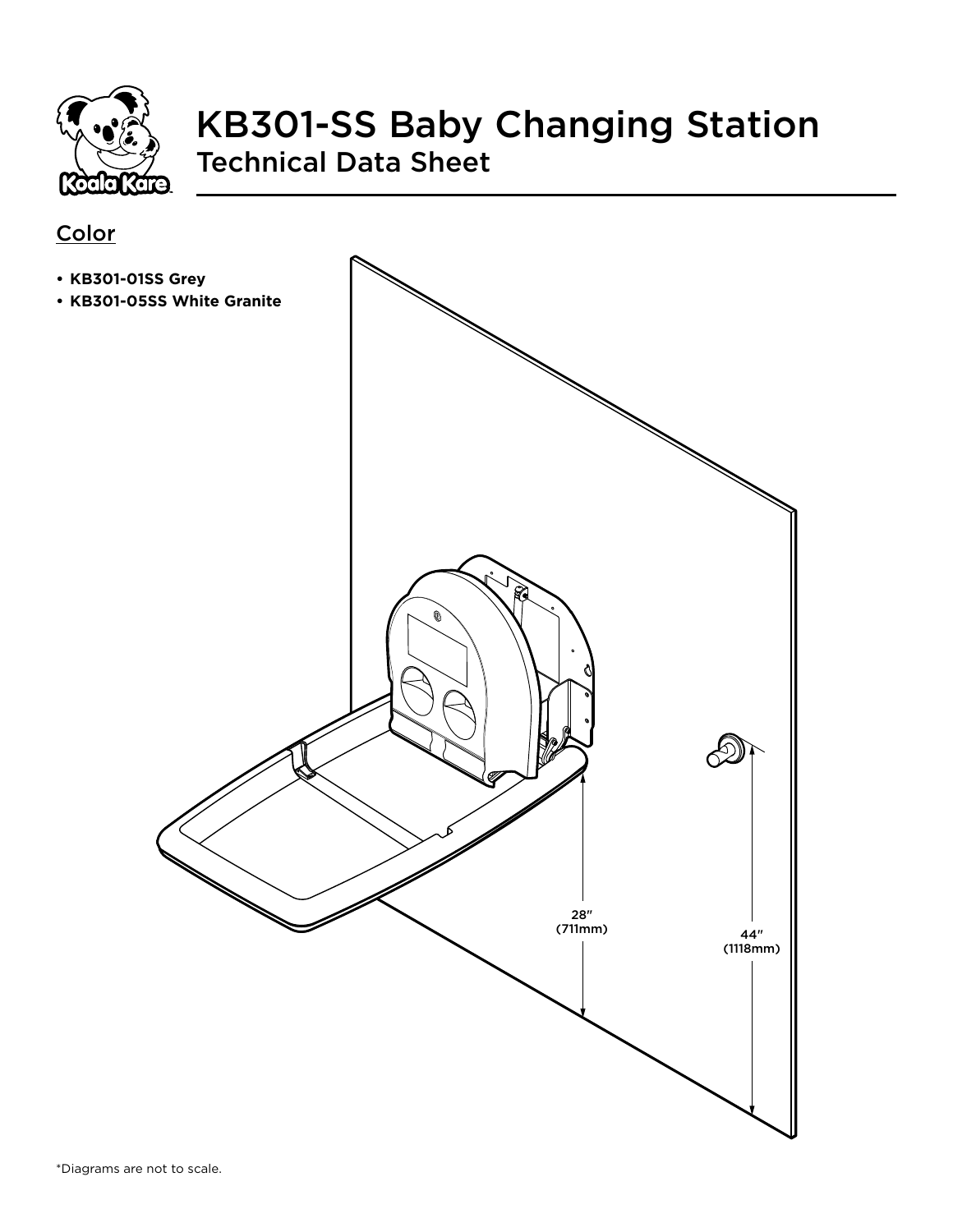

# KB301-SS Baby Changing Station Closed Position

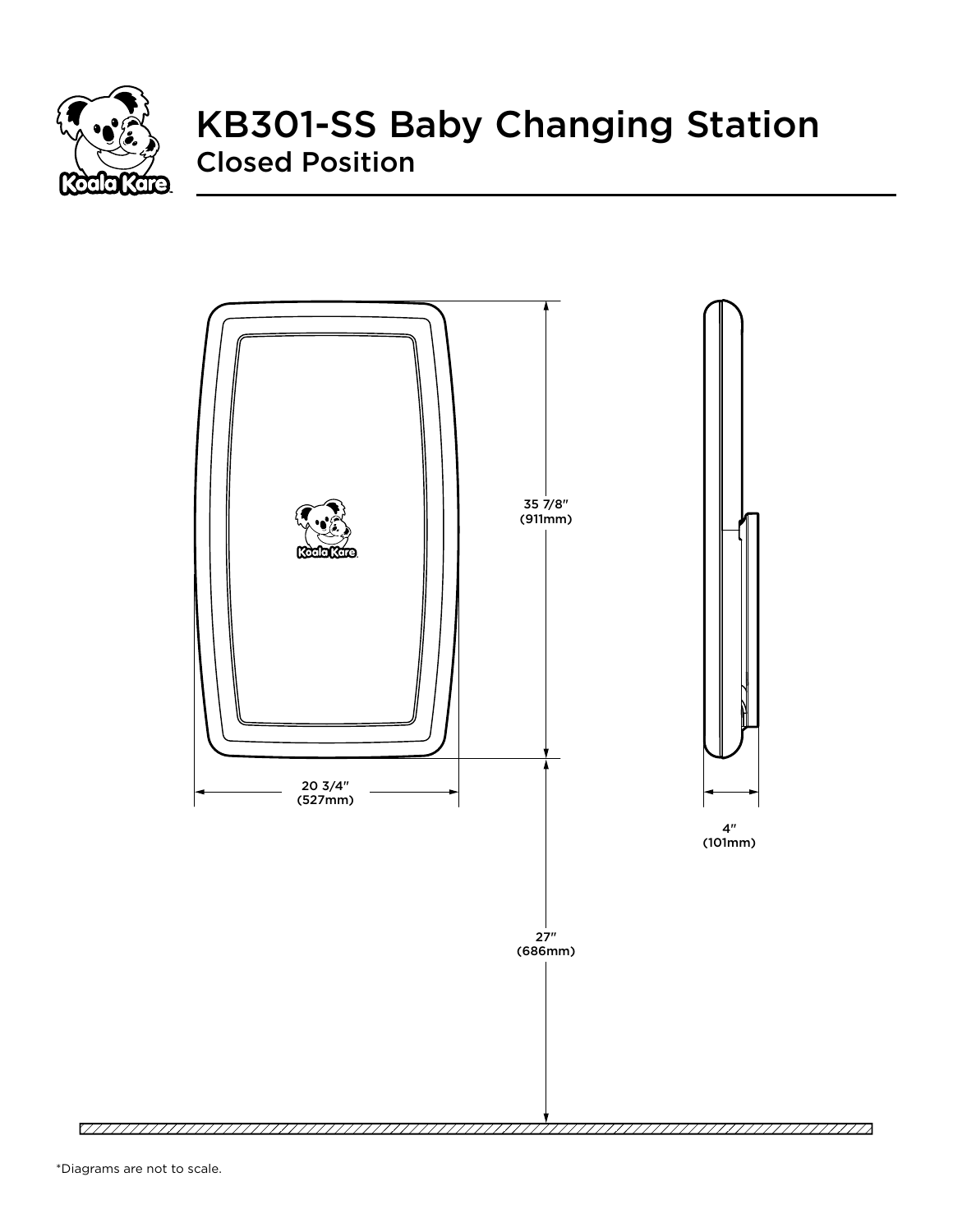

## KB301-SS Baby Changing Station Open Position



\*Diagrams are not to scale.